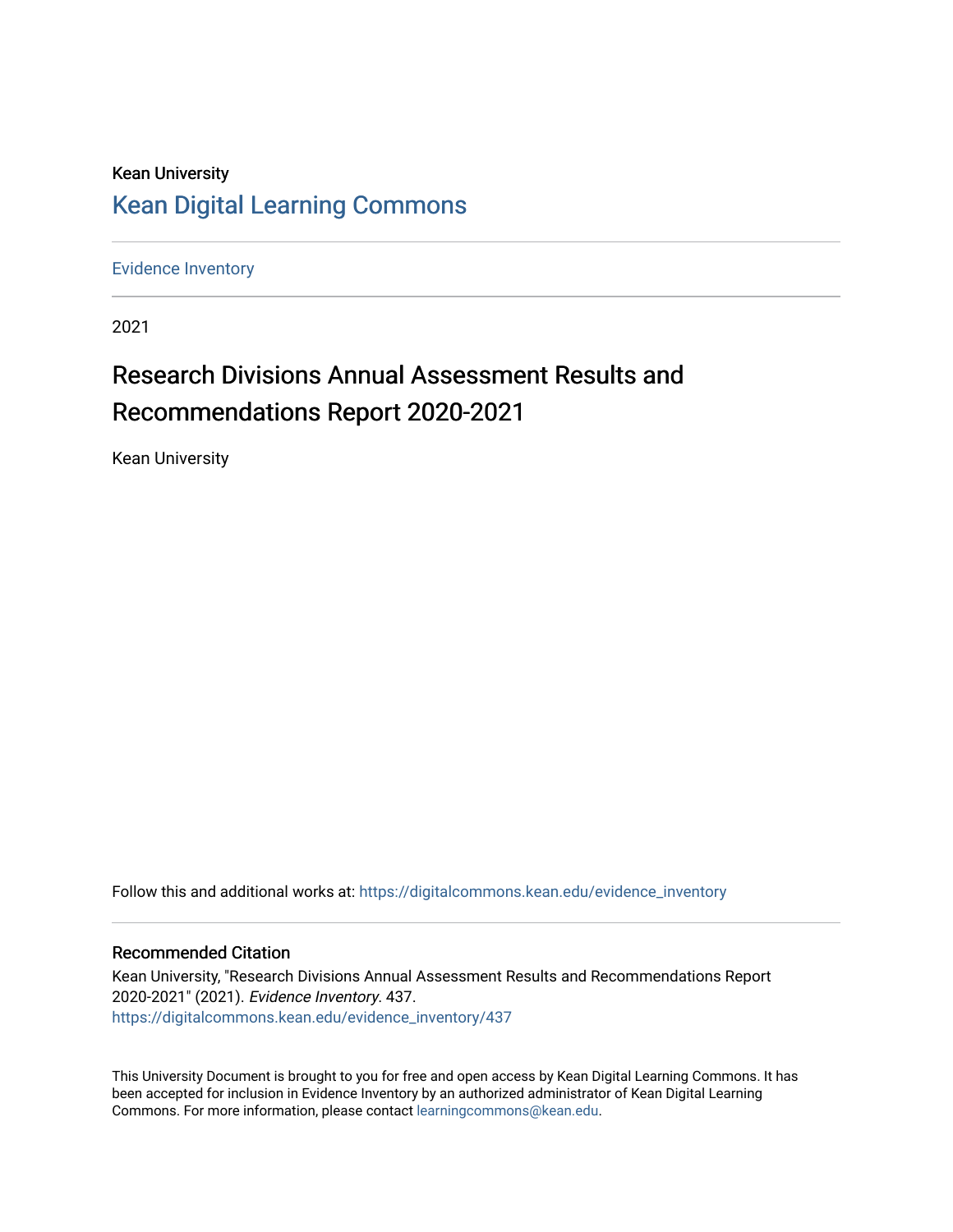### Research Divisions Annual Assessment Results and Recommendations Report 2020-2021

#### Keywords

Research Division Administrative Divisions Annual Assessment Results and Recommendations Report 2020-2021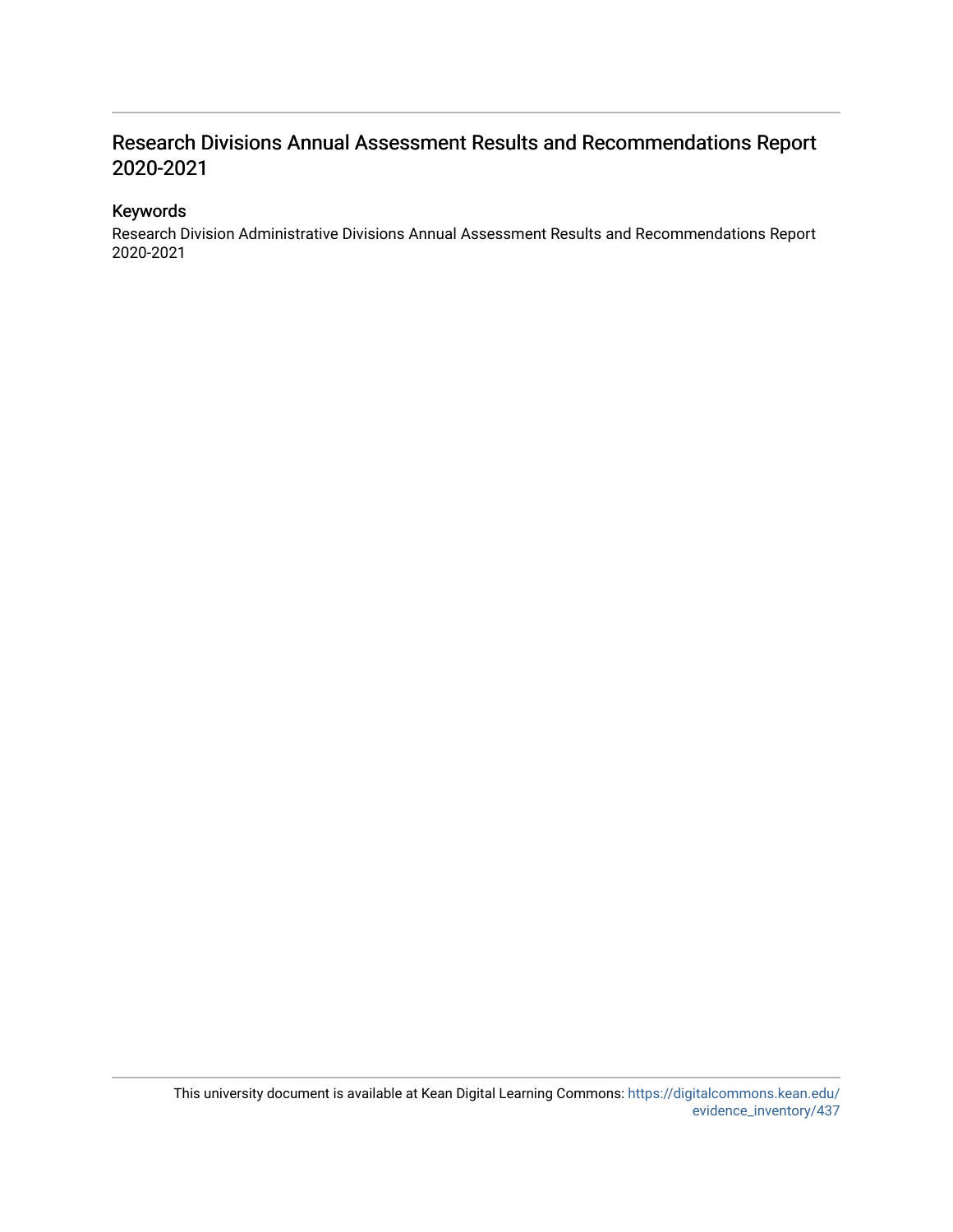# 2020-2021 Administrative Divisions Annual Assessment Results and Recommendations Report

This report serves to provide a summary of results and recommendations for the Division. **Data from each individual unit is to be addressed:**

Division:  $Research<sup>1</sup>$ Senior Vice President for Research<sup>2</sup>, Jeffrey H. Toney, Ph.D., FSX

### Section 1: Summary of the State of the Division

#### **A. Overall Summary of the Year**

#### **Analyze and discuss the current year's data as compared to the previous years of collected data for each unit under your supervision with respect to individual unit strategic goals and the university's overall Strategic Plan, as it relates to your Division.**

This past academic year, the Office of Research and Sponsored Programs (ORSP) and the Nancy Thompson Learning Commons (NTLC) have worked more closely together than ever before, with the goal of seamless integration of both operational and academic goals. Such close coordination is critical for the success of the university's goal of achieving R2 Carnegie designation of Kean as a doctoral granting, high research university. We have also coordinated closely with the Division of Student Success and Retention to better serve our students, including services such as tutoring, access to Open Educational Resources (OER) and writing support. Working with the Division of Financial Services, new cost centers have been established specifically for research support to improve tracking of all direct expenditures devoted to student and faculty research projects. Both NTLC and ORSP have a shared operational goal of achieving R2 Carnegie designation for the university. A key component of achieving this goal includes accurate and comprehensive analysis and reporting of all research expenditures.

ORSP has continued to enhance engagement with faculty to support submission of proposals for external funding for research including student involvement. The total grant funding received for fiscal year (FY) 2021 was \$5,311,779. This amount does not include funds received from the Coronavirus Aid, Relief and Economic Security (CARES) Act from the U.S. Department of Treasury. Fifty-two proposals were submitted during fiscal year 2021 (FY21) of which 39

<sup>&</sup>lt;sup>1</sup>During most of the academic year 2020-21, the administrative units including ORSP and NTLC were organizationally part of the Division of Academic Affairs, up to March 2021 when the new Division of Research was established. Note that the recruitment and evaluations for faculty at Kean USA and at Wenzhou Kean University are described in separate reports.

<sup>&</sup>lt;sup>2</sup> Senior Vice President for Research, effective March 1, 2021. My post-nominal honorary title "FSX" refers to Fellow of Sigma Xi, The Scientific Research Honor Society, effective 2021.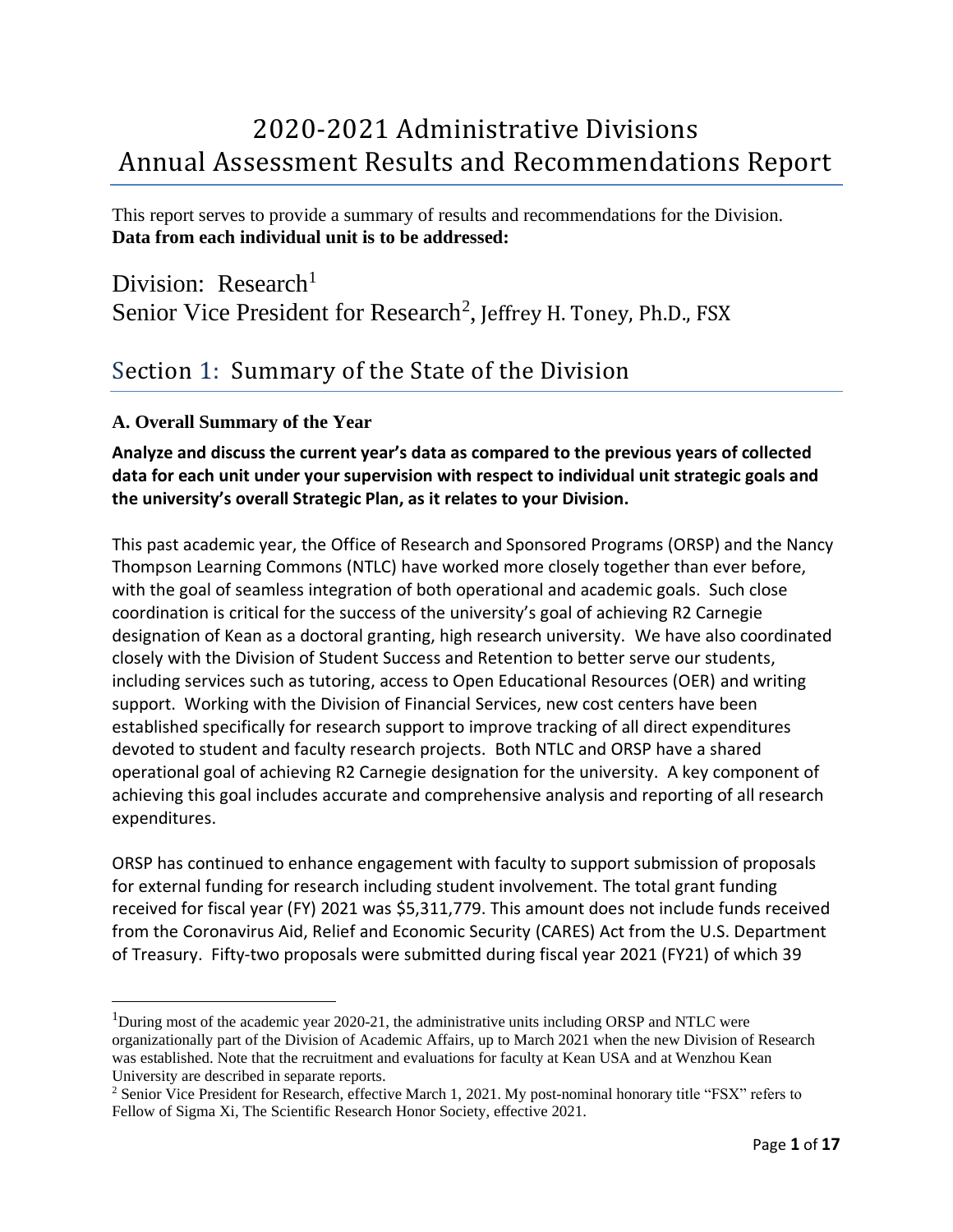proposals were funded, representing an extraordinary 75% success rate compared to last year's success rate of 51%. Direct research support received from external funding awards accounted for approximately 30% of these funds. The remaining 70% was accounted for by external grant awards that supported education (non-research such as teacher professional development) and community engagement.

Six large-scale proposals were submitted: Three US Department of Education (USDOE) proposals, one New Jersey Department of Education (NJDOE) proposal, one National Science Foundation (NSF STEM) research Instrumentation proposal, and one Office of the Secretary for Higher Education (OSHE) proposal for student support. Despite the pandemic, during which we had anticipated a decrease in proposal activity as faculty invested more time and energy into the abrupt pivot to remote learning, our proposal activity actually remained on par with typical activity levels compared to the previous year. Note that the category "Others" listed in the Table below includes the ongoing NJ Fire Safety Grant, support for Premier Stages, EEO, Supplemental Instruction and the NJ Small Business Development Center, among others.

ORSP also established an academic goal this year to expand Kean University's new Center for Undergraduate Research and Fellowships (CURF) and to place ten students in externally sponsored research training programs at R1 Carnegie designated, doctoral granting, very high research activity, institutions by 2024. To jumpstart the later goal for the first year of this three-year plan, we placed a total of ten students at Rutgers, Princeton Universities and at MIT. Three of these students were supported by externally sponsored programs and seven were supported by Kean University.

The overall outcomes achieved this past year were exemplary, particularly given the significant loss of full-time staff due to retirement and resignations, resulting in a 50% staff reduction from six to currently three staff members in ORSP. Searches are ongoing for two positions.

| <b>External Funded Grant Awards Supporting Research and other Student Support</b> |                |             |                |                                        |  |  |  |
|-----------------------------------------------------------------------------------|----------------|-------------|----------------|----------------------------------------|--|--|--|
| Name of                                                                           | <b>FY 2021</b> |             | <b>FY 2020</b> |                                        |  |  |  |
| <b>College</b>                                                                    | <b>Funded</b>  | Amount      | <b>Funded</b>  | Amount                                 |  |  |  |
| <b>CBPM</b>                                                                       | 5              | \$554,576   | 8              | \$2,088,830                            |  |  |  |
| <b>CED</b>                                                                        | 1              | \$150,000   | 4              | \$229,498                              |  |  |  |
| <b>CLA</b>                                                                        | 3              | \$167,681   | $\mathbf 0$    | \$0                                    |  |  |  |
| <b>CSMT</b>                                                                       | 18             | \$1,722,798 | 14             | \$1,644,717                            |  |  |  |
| <b>MGC</b>                                                                        | 1              | \$10,000    | 1              | \$0                                    |  |  |  |
| <b>NWGC</b>                                                                       | $\overline{2}$ | \$8,000     | $\overline{2}$ | \$6,000                                |  |  |  |
| <b>NJCSTM</b>                                                                     | 1              | \$314,116   | $\mathbf 1$    | \$7,500                                |  |  |  |
| <b>Others</b>                                                                     | 8              | \$2,384,608 | 11             | \$18,128,242 (CARES Act: \$13,764,550) |  |  |  |
| <b>Total</b>                                                                      | 39             | \$5,311,779 | 41             | \$22,104,787                           |  |  |  |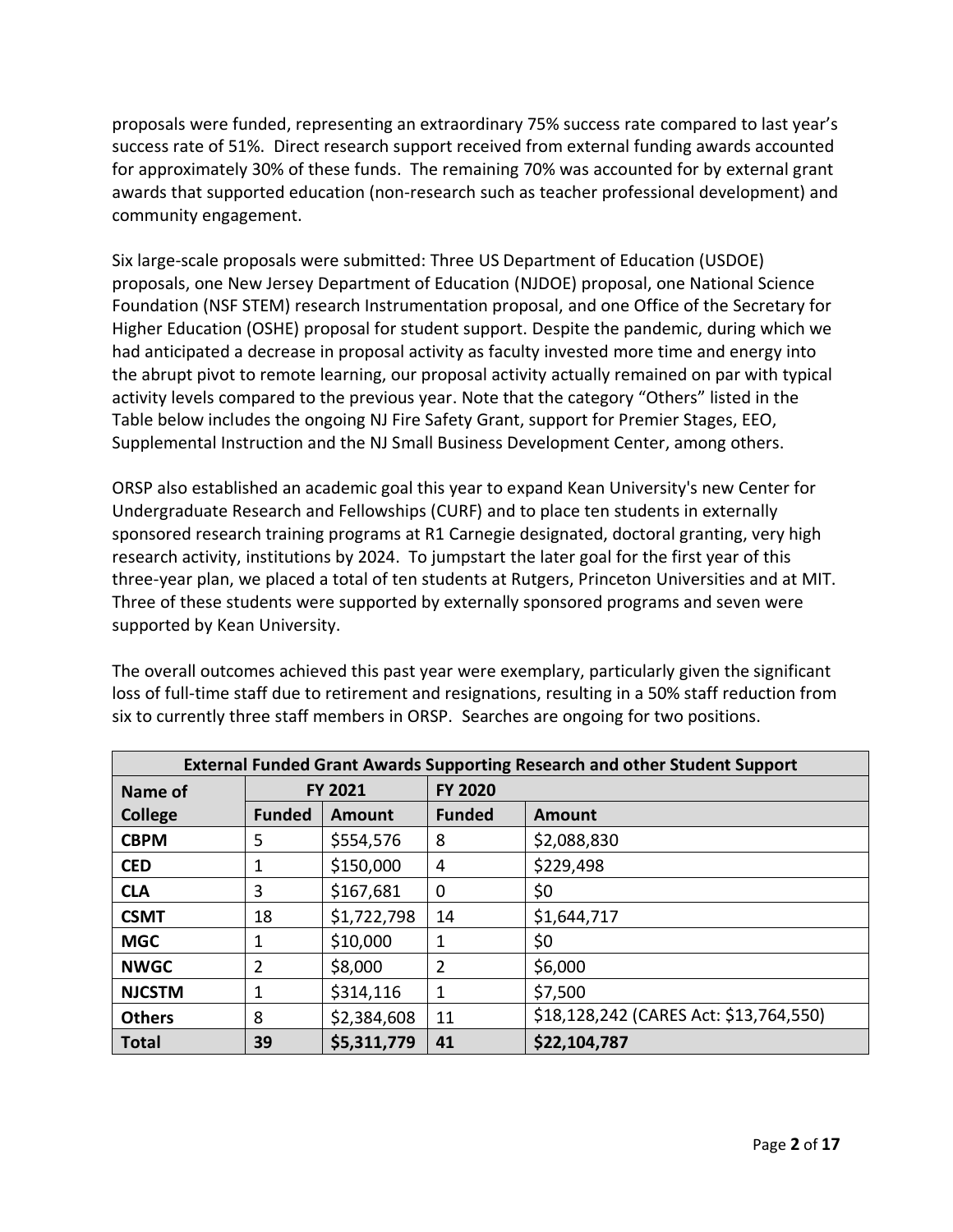| <b>Internal Funded Awards Supporting Research</b> |               |           |                |               |  |  |
|---------------------------------------------------|---------------|-----------|----------------|---------------|--|--|
|                                                   | FY 2021       |           | <b>FY 2020</b> |               |  |  |
| <b>Award Name</b>                                 | <b>Funded</b> | Amount    | <b>Funded</b>  | <b>Amount</b> |  |  |
| <b>SPF</b>                                        | 14            | \$199,500 | 11             | \$164,794     |  |  |
| <b>3 Minute Pitch</b>                             | 5             | \$40,200  | $\mathbf 0$    | \$0           |  |  |
| <b>UFRI</b>                                       | 6             | \$2,400   | 11             | \$4,370       |  |  |
| <b>FSG Fall</b>                                   | 11            | \$17,613  | 8              | \$12,367      |  |  |
| <b>FSG Spring</b>                                 | 0             | \$0.00    | 17             | \$29,907      |  |  |
| <b>RTR</b>                                        | 14            | \$5,600   | 5              | \$2,000       |  |  |
| <b>FSG Covid 19</b>                               | 0             | 0         | 10             | \$18,881      |  |  |
| <b>Total</b>                                      | 50            | \$265,314 | 62             | \$232,319     |  |  |

In 2021, Kean University hosted the annual Research Days event using a virtual platform. Kean students and faculty shared their research and creative projects as digital posters and prerecorded videos. Jamie Metzl, one of the world's leading futurists, delivered a live Keynote Speech that included a question and answer session with our students and faculty. While the experience was different from Research Days past, the digital platform allowed for one of our biggest years ever in terms of participation. Total engagement this year was 1,434 students and 181 faculty mentors based on the main Union campus. A total of 2,026 students engaged in Research Days including Wenzhou Kean University.

Student engagement in research significantly enhances retention and graduation. We conducted a three-year study of 712 Kean students from freshmen year to graduation (2016- 2019), comparing 356 students participating in Research Days and 356 students who did not, serving as a control group. Entering freshmen participating in faculty-mentored research projects showed an extraordinary 5-year graduation rate of 92%, more than double the rate of the control group<sup>3</sup> with similar demographics in both student groups.<sup>4</sup>

To support the university's goal of attaining R2 Carnegie designation as a doctoral granting, high research activity institution, this year's actual expenditures used specifically for research increased by 76%. This was a result of careful assessment of as many sources of support as possible, including internal and external funding as well as from the Kean University Foundation. Last year, the amount reported to the National Science Foundation (NSF) Higher

<sup>&</sup>lt;sup>3</sup> The Fall 2013 Cohort showed a five-year graduation rate of 41%. See:

<http://ir.kean.edu/irhome/PDF/EXACCT20.pdf> (accessed March 21, 2021)

<sup>&</sup>lt;sup>4</sup> Knezek, C., Morreale, P., Gannon, S., Chang, G., Toney, J.H., "A Culture of Undergraduate Research at a Diverse Public University Leads to Unprecedented Student Success," submitted for publication (under peer review).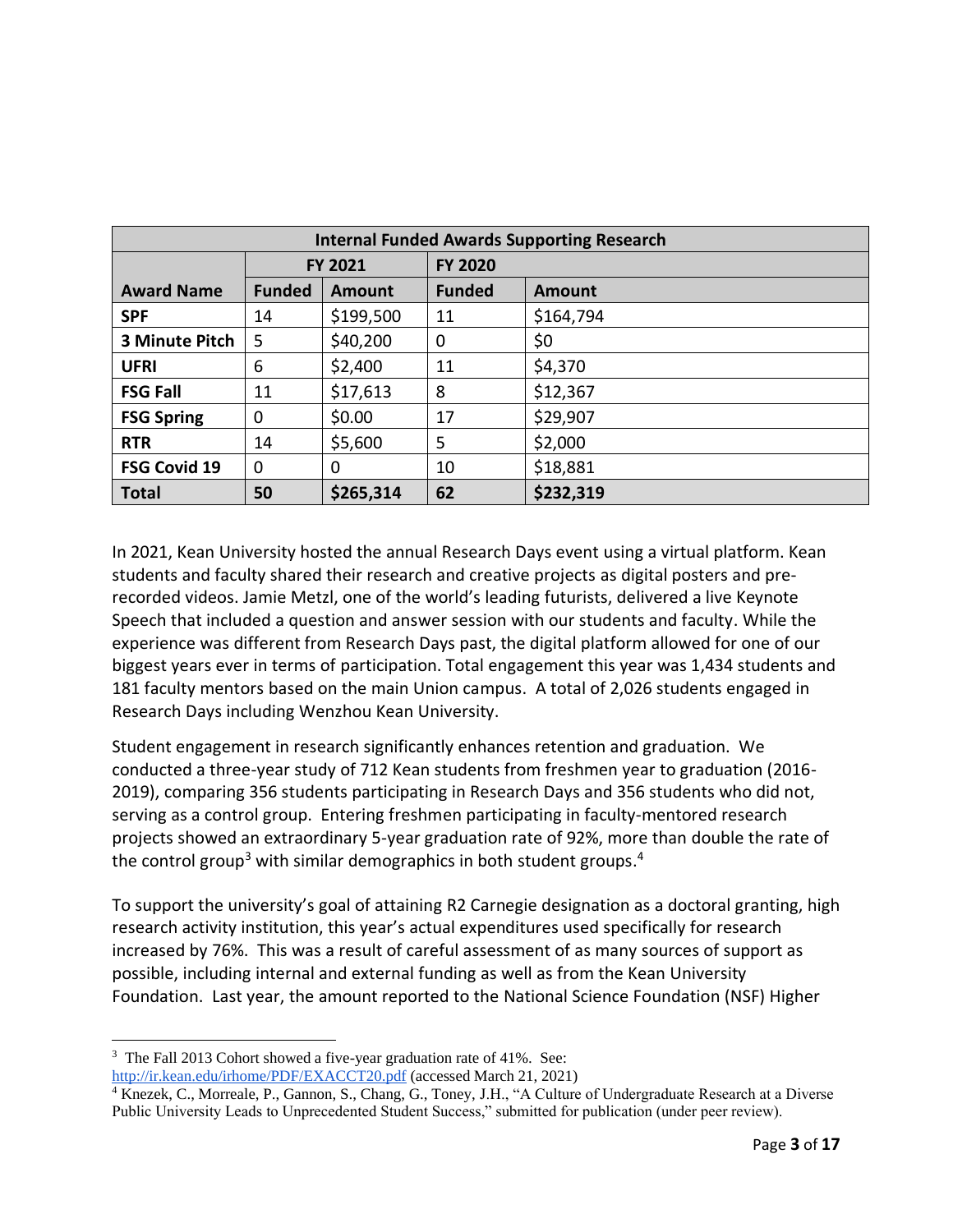Education Research and Development (HERD) survey was \$2.232 M compared to approximately \$3.92 M this year (note that the final amounts are not yet available). The minimum amount required to meet the R2 Carnegie designation standard is \$5.0 M in research and development expenditures, so our current estimate that will be formally reported to the NSF HERD survey in early 2022 for FY21 is at approximately 80% of the R2 goal as defined in this category.

Student engagement in faculty research remained extremely high despite challenges of the pandemic, including participation in the university's annual Research Days and with the new Center for Undergraduate Research programs such as the Freshmen Research Initiative (FRI) and the Research Recruits Program (RRP) (see data below). Submitted research proposals that involved human subjects showed a significant increase of 60%, with 405 submissions this year compared to 253 the previous year. This demonstrates a high demand for conducting educational and social science research in particular, as well as other fields studied across the Nathan Weiss Graduate College.

| <b>Categories</b>                               | AY* 2020 | AY2021 |
|-------------------------------------------------|----------|--------|
| $CURE (FRI + RRP)$                              | 70       | 62     |
| <b>Submitted IRB Applications</b>               | 253      | 405    |
| <b>Research Days (Student</b><br>Participation) | 1770     | 1434   |
| <b>Research Days (Faculty</b><br>Participation) | 180      | 181    |

\*AY: Academic Year

#### **B. Summary of Outcomes Assessment by Unit and resulting recommendations**

For each individual unit, summarize the past Academic Year's outcomes assessment (from annual reports and unit reviews) including:

Based upon the outcomes assessment data described above, we recommend that recruitment of additional staff with the required skill sets to support an R2 Carnegie designated institution be a high priority. This could be considered as a closing the loop activity given the significant loss of 50% of the ORSP staff since last year.

We recommend expansion of CURF operations to enhance a culture of research, particularly in a traditionally non‐research‐intensive field. This will include specific programs to connect all Kean instructional sites, including Union, Kean Ocean, Kean Skylands and Wenzhou Kean. It will also include Research Recognition, a Research Network to broaden the scope of interdisciplinary research, streamlining research administrative procedures, expansion of student participation in faculty mentored research and Increased external and university funding for research.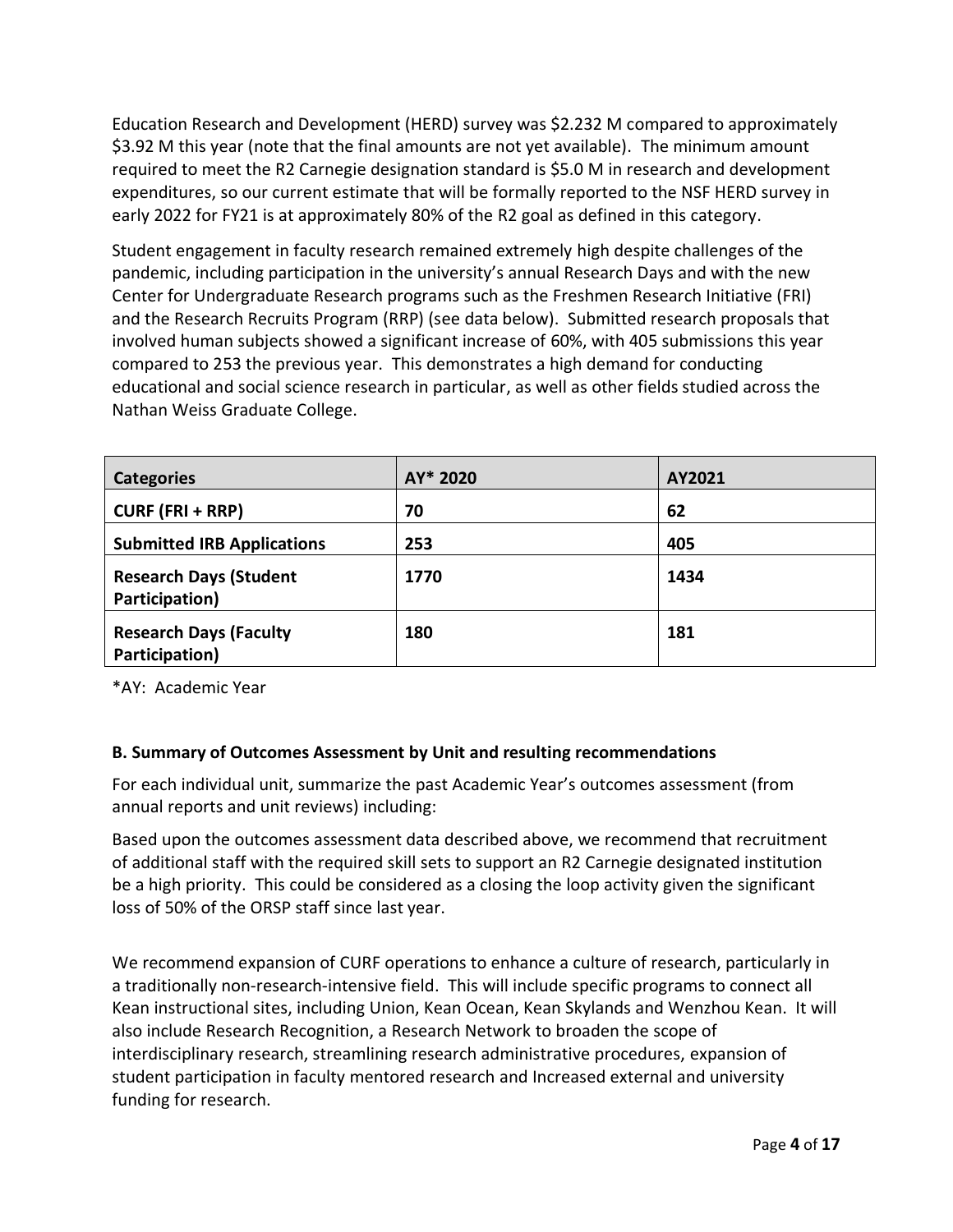## Section 2: General Division-level Planning

Using the information analyzed, discuss the following:

- What does the Strategic Plan say we should do next?
	- 1. University Strategic Plan 2020-2025 **Goal 1**: To position Kean University as an academic focal point of ongoing and transformational post-secondary educational opportunities that prepare students to meet the current and future challenges of our world.
	- 2. Increase the success rate of external grant applications by continuing to provide support to faculty principal investigators.
	- 3. Target university resources to increase research activity and expand facultystudent research opportunities

In particular, the Strategic Plan guides us to focus on:

Steadily increase the number and diversity of tenured and tenure track teacher- scholar faculty

Increase the success rate of external grant applications by continuing to provide support to faculty principal investigators

Develop new internal funding mechanisms to support faculty research and creative works

Increase funding for Graduate and Doctoral Assistantships

To this end, we will further engage the Council of Deans, all Executive Directors and Chairs in the early stages of grant identification to improve planning the process of targeting funding that will advance our R2 objective. ORSP will continue to increase faculty research engagement through internal awards, including the launch specialized of in-house awards based on specific topics such as Diversity, Equity and Inclusion and Science, Technology, Engineering, the Arts and Mathematics (STEAM).

• Should we make any changes to this Strategy? Why? (please relate to your overall summary of outcomes for the year, as above)

#### No

● What actions will be taken to strengthen the units over the coming year? We will continue to focus of recruitment of more staff to the ORSP team to help meet the growing needs of the university research community and ensure effective operations that align with R2 objective.

• Are there any other major changes indicated that should be made within your units? No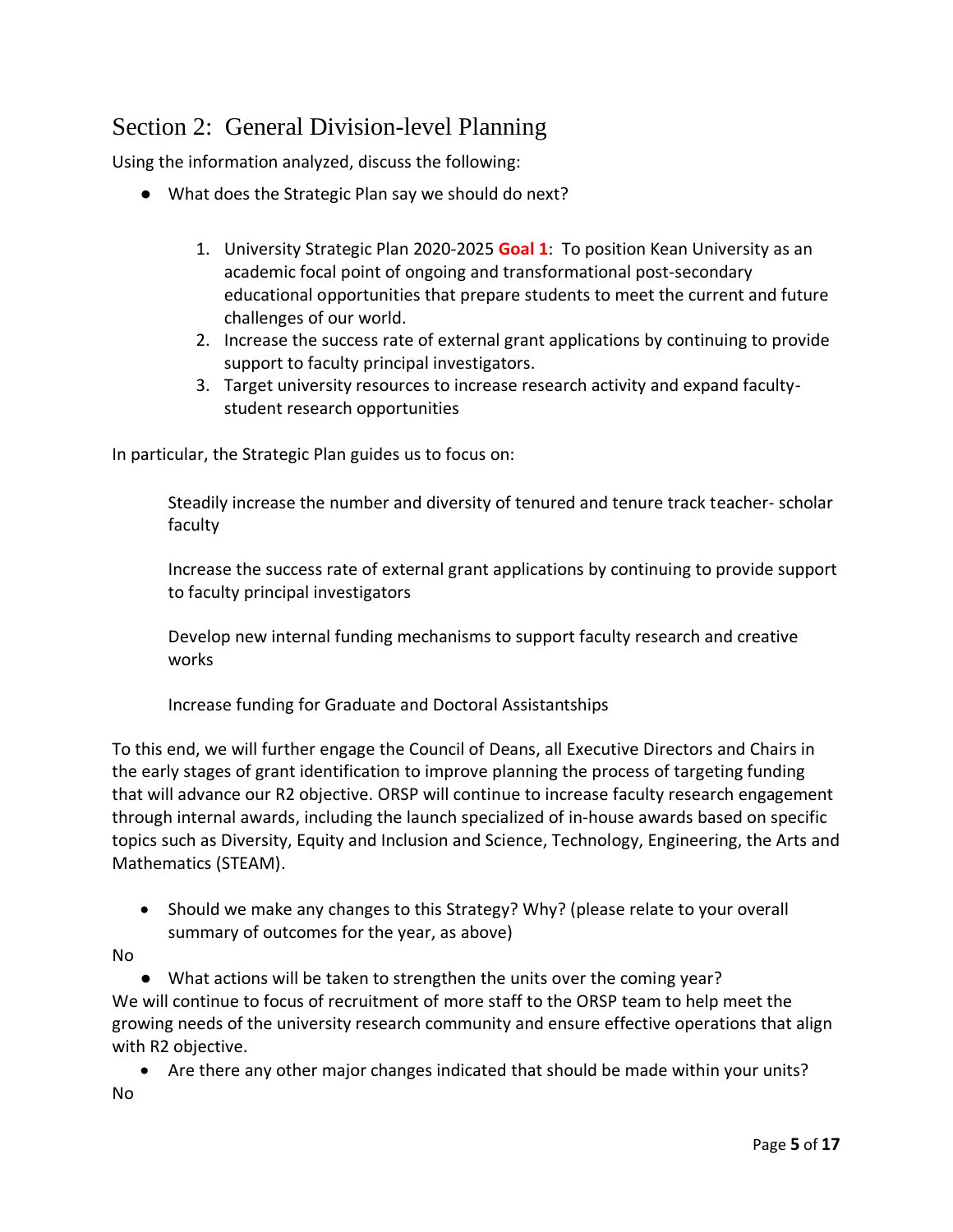● Are there any additional concerns or data that we should consider?

No

● Which of the above actions need to be supported with more resources

Each of the above recommendations will require more resources and promise to increase external funding that will more than offset the additional initial investments.

### Section 3: Division Resource Needs

#### **A. Staff Resource Needs**

Discuss staff resource needs **using supporting data and a rationale** connected to Section 2 (General Division-level Planning), the university's Strategic Plan, and individual unit data.

ORSP serves the needs of the entire university community at Kean, whether it supports research, administrative needs, student support or professional development. Currently, ORSP does not have a grants pre-award team. This function is handled by part-time assistance, direct support by the Senior Vice President of Research and collaborative efforts by staff on an ad hoc basis. This approach is a stop gap solution and is not sustainable. In order to position the University as a focus for transformational research, increase external grant seeking efforts and to expand faculty-student research opportunities, we will continue to build our team and hire more staff who are experts in federal and government grants.

#### **B. General Resource Needs**

Discuss general resource needs **using supporting data and a rationale** connected to Section 2 (General Division-level Planning), the university's Strategic Plan, and individual unit data with respect to the following:

- Technology (e.g. administrative software, computers, etc.)
- Office Equipment/Supplies
- Facilities
- Special Projects
- Furniture, etc.
- Memberships, Training support, Conferences etc.
- Consultancies/Outsourcing requirements

Based upon the outcomes assessment data described above, we recommend acquisition of : laptops or iPads for CURF recruitment; Training support for IRB, External Grants, Post-Award and Student Research Engagement; Professional memberships in the National Council of University Research Administrators (NCURA), the National Association of Fellowships Advisors (NAFA); other Research/Grants/Consultants for Pre-Award support.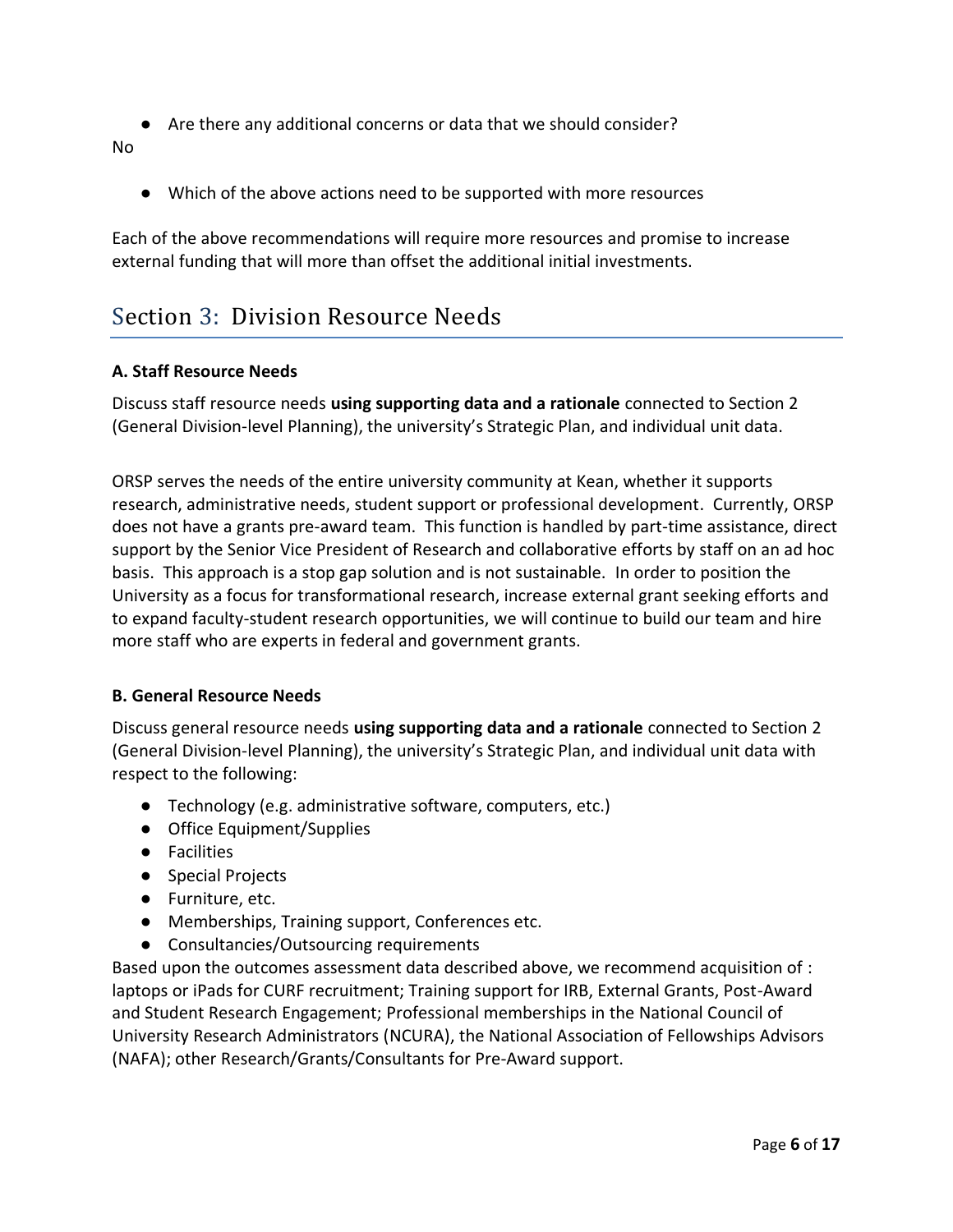#### **Staff development issues**

Discuss staff development needs **using supporting data and a rationale** connected to Section 2 (General Division-level Planning), the Strategic Plan, and individual unit data where appropriate. (eg Assessment training, training in Datatel, Customer Service)

As we are collecting data for the NSF HERD survey, we have identified areas in need of improvement. We will provide additional post-award training to our staff and faculty to ensure they are properly trained to manage the post-award process and accurately record research expenditure data.

E.g. - Customer Service Training, Post-Award training

As the pandemic continues, the field of human subjects research continues to evolve. We plan to provide regular training on IRB regulations to our IRB reviewers and researchers to ensure that they adhere to federal guidelines. This will include IRB training by HRP Consulting Group.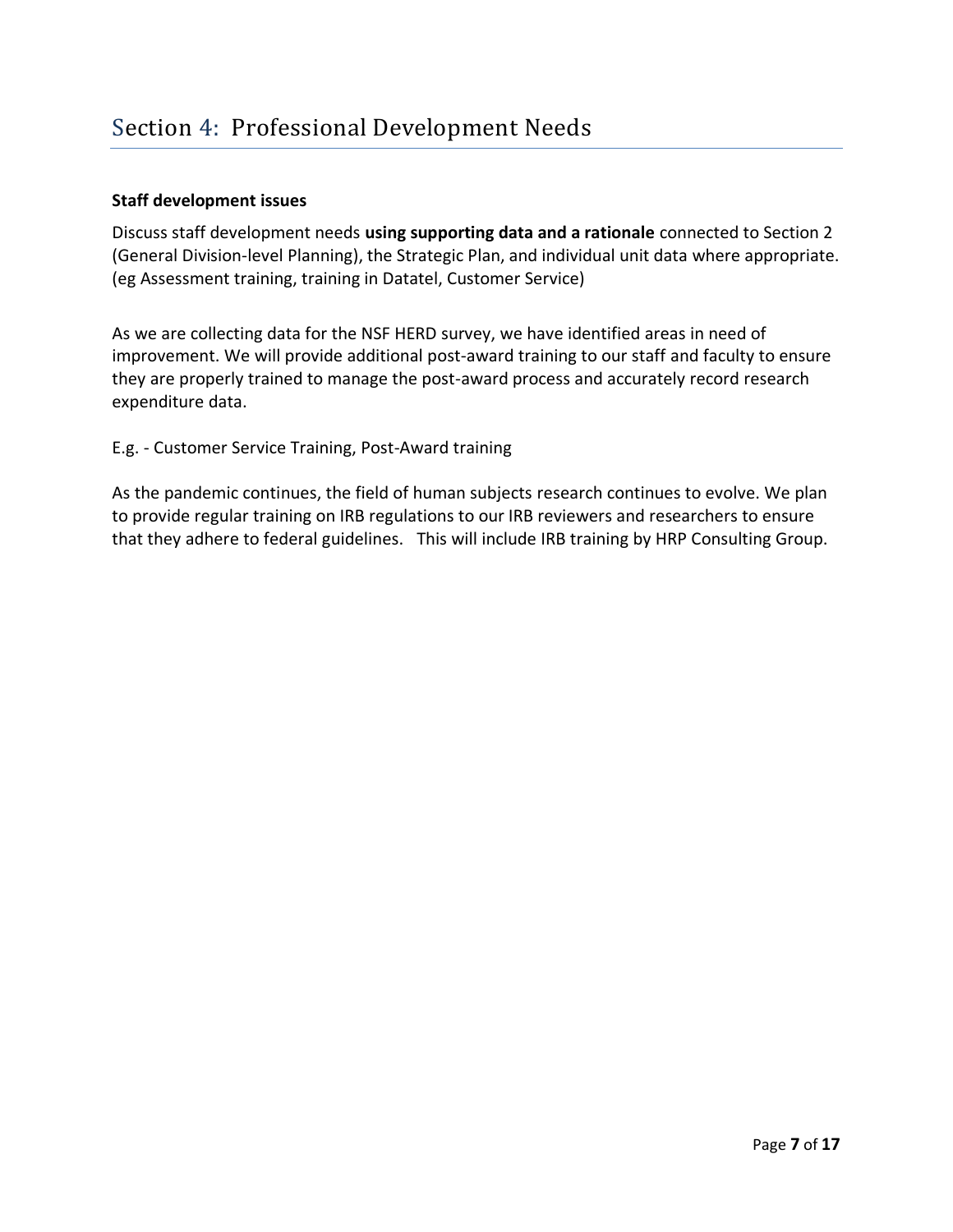|  | Section 5: Budget Request Line Items |  |
|--|--------------------------------------|--|
|  |                                      |  |

| Unit        | <b>Description of</b><br><b>Resource Request</b> | Page # Reference<br>(for Rationale)                                                                                                                                                                                                                                                                                       | Quantity<br><b>Requested</b><br>(where<br>relevant) | Unit<br><b>Cost</b><br>(where<br>releva<br>nt) | <b>Total</b><br>Cost<br>$($ to<br>nearest<br>dollar) | <b>Strategic Plan Goal</b>                                                                                                                                                                                                                                                                                                                                                                                                                                                                                                                                                                                              |
|-------------|--------------------------------------------------|---------------------------------------------------------------------------------------------------------------------------------------------------------------------------------------------------------------------------------------------------------------------------------------------------------------------------|-----------------------------------------------------|------------------------------------------------|------------------------------------------------------|-------------------------------------------------------------------------------------------------------------------------------------------------------------------------------------------------------------------------------------------------------------------------------------------------------------------------------------------------------------------------------------------------------------------------------------------------------------------------------------------------------------------------------------------------------------------------------------------------------------------------|
|             |                                                  |                                                                                                                                                                                                                                                                                                                           |                                                     |                                                |                                                      |                                                                                                                                                                                                                                                                                                                                                                                                                                                                                                                                                                                                                         |
| <b>ORSP</b> | <b>CURF Director</b>                             | To support the<br>significant increase of<br>research activities<br>between undergraduate<br>students and faculty on<br>campus and to build<br>formal relationships<br>with other higher<br>education institutions,<br>particularly R1 Carnegie<br>designation, doctoral<br>granting with very high<br>research activity. | $\overline{\mathbf{1}}$                             |                                                | TBD                                                  | To position Kean<br>University as an<br>academic focal<br>point of ongoing<br>and<br>transformational<br>post-secondary<br>educational<br>opportunities that<br>prepare students to<br>meet the current<br>and future<br>challenges of our<br>world.<br>Steadily evolve to<br>achieve R2<br>designation by the<br>Carnegie<br>Classification of<br>Institutions of<br>Higher Education as<br>a doctoral university<br>with rigorous<br>research activity<br>(e.g., publishing in<br>peer-reviewed<br>journals, book-<br>publishing, grant-<br>writing) that is<br>directed at solving<br>the problems of the<br>future. |
| ORSP        | <b>Pre-Award Specialist</b>                      | Increase the success rate<br>of external grant<br>applications by<br>continuing to provide<br>support to faculty<br>principal investigators.                                                                                                                                                                              | $\overline{\mathbf{2}}$                             |                                                | TBD                                                  | See above.                                                                                                                                                                                                                                                                                                                                                                                                                                                                                                                                                                                                              |
| ORSP        | Post-Award Specialist                            | To assist with project-<br>specific management<br>requirements such as<br>financial reporting or<br>invoicing. Reviewing all<br>project expenditures,                                                                                                                                                                     | $\overline{\mathbf{2}}$                             |                                                | TBD                                                  | See above.                                                                                                                                                                                                                                                                                                                                                                                                                                                                                                                                                                                                              |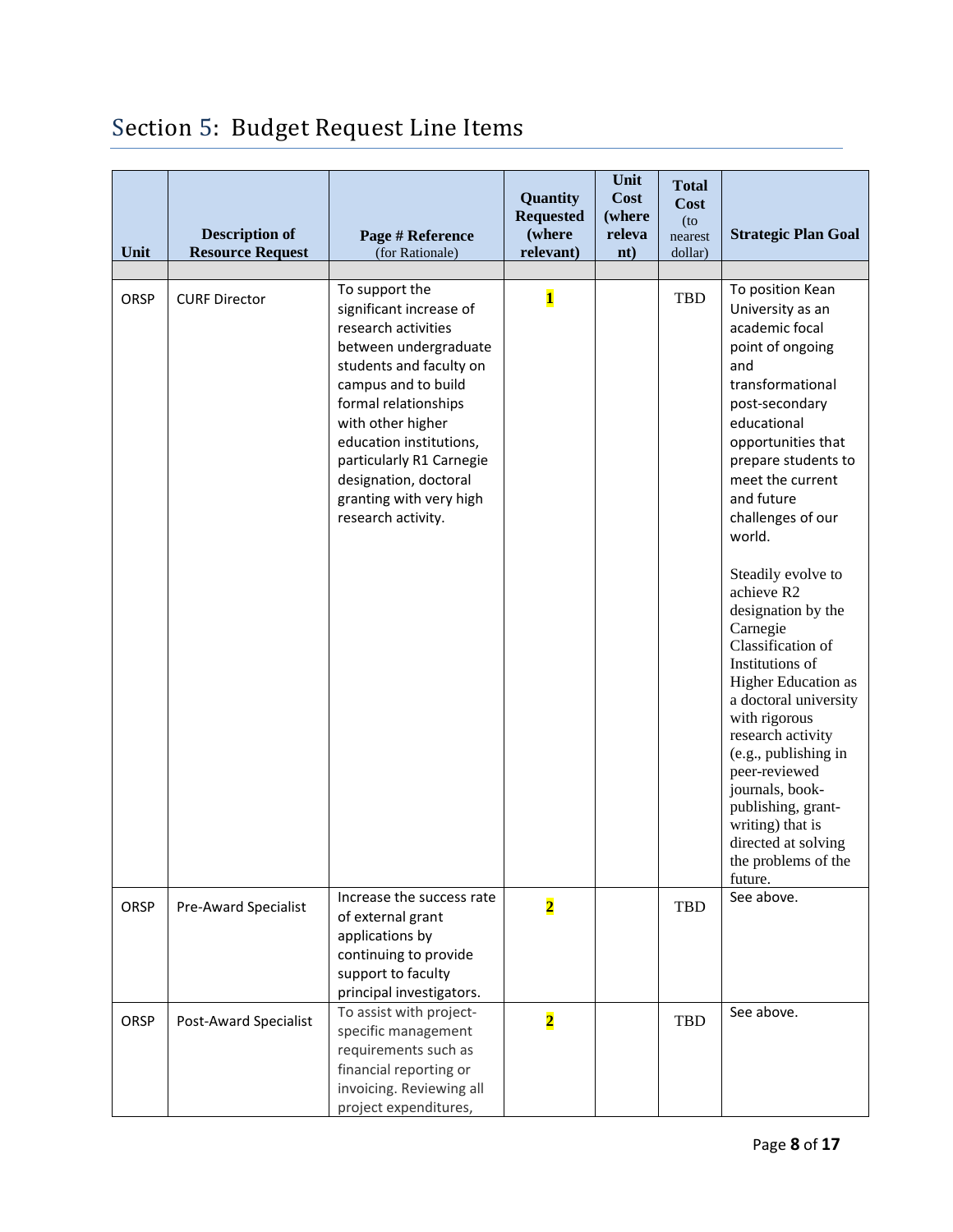|      |                                    | including Facilities and<br>Administrative cost<br>charges, on a routine<br>basis (typically monthly),<br>and ensuring accuracy<br>and compliance with<br>ORSP and university<br>guidelines.                                                                                                                                                                                                                                                                                                                                                                                                                                                                                                                                               |                         |     |            |
|------|------------------------------------|--------------------------------------------------------------------------------------------------------------------------------------------------------------------------------------------------------------------------------------------------------------------------------------------------------------------------------------------------------------------------------------------------------------------------------------------------------------------------------------------------------------------------------------------------------------------------------------------------------------------------------------------------------------------------------------------------------------------------------------------|-------------------------|-----|------------|
| ORSP | <b>ORSP</b> Program<br>Coordinator | Promotes connections<br>between faculty and<br>students, encourages<br>mentorship, and<br>educates the Kean<br>community about<br>research opportunities<br>for all students and<br>faculty.<br>Collaborate with CURF<br>staff and campus<br>partners to engage a<br>diverse array of student<br>applicants. Conduct<br>targeted outreach to<br>underserved<br>populations and engage<br>diverse faculty and staff<br>partners in identifying,<br>educating, and<br>mentoring students<br>from underrepresented<br>backgrounds.<br>Collaborate on recording<br>and producing reports<br>on student research<br>engagement and<br>grant/internal award<br>activities<br>Collaborate on planning<br>and implementing<br>Research Days event. | $\overline{\mathbf{2}}$ | TBD | See above. |

TBD: To be determined based upon job descriptions and titles in coordination with Human Resources.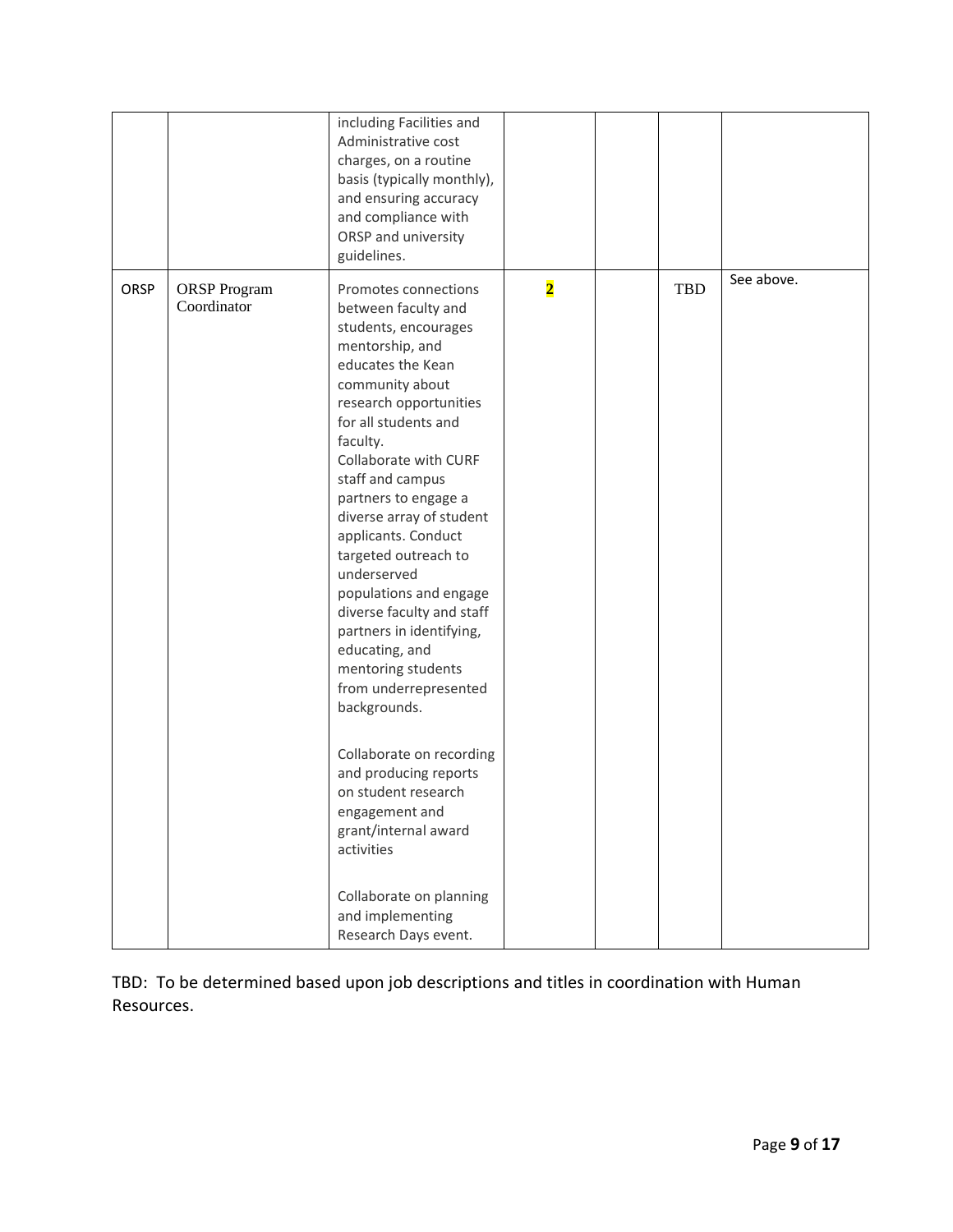The **Nancy Thompson Learning Commons** (NTLC) has diversified its services provided to the Kean Community over the last year and implemented new workflows to accommodate hybrid learning. Learning Commons has implemented a 24/7 chat service, online ticketing system, virtual research consultations, peer virtual tutoring, virtual workshops, and more to support the needs of our students.

The NTLC held its inaugural virtual Open Educational Resources conference that attracted more than 1,000 attendees and offered 22 different sessions with 36 speakers from 14 Universities. Our Keynote Speaker was Prof. Krishna Rajagopal, currently Acting Vice President of Open Learning at MIT.

The NTLC enhanced the NTLC's website and Online Computer Library Center (OCLC) user interface to allow students easy access during remote learning necessitated beginning March 2020 due to the pandemic. During the last year, the database views per user increased 36%, from 3.47 to 4.73.

The NTLC has implemented Digital Commons, an Open Access database developed by Elsevier publishing for all the available content. Since its implementation, approximately 1,600 documents have been posted, and Digital Commons has received over 4,000 views and 8,000 documents were downloaded. Documents identified as evidence for the university's Middle States Commission on Higher Education (MSCHE) Self Study are available in Digital Commons.

Beginning September 2020, NTLC published our student academic journal Kean Quest using the Digital Commons platform. Considerable interest in Kean Quest articles has already been demonstrated by a total of 3,919 downloads from users representing 100 different countries. The top 10 countries include the United States, Hong Kong, Canada, United Kingdom, India, Australia, Japan, China, Germany, and Turkey. Google and Google Scholar were the top referrers (2,204) for the article downloads.

Our Digital Collection has been increased to more than 400,000 academic books. The NTLC has added 150 Open Educational Resources (OER) databases to the OCLC. More Databases allows the Kean community to access OER content without leaving Kean's internal resources. Kean offered more than 700 course sections during Fall 2020 and more than 880 sections during Spring 2021, obviating the need for students to purchase textbooks for these courses.

The NTLC has collected data over the last three years and has determined the need for additional support and better communication to attract more freshmen students to use our resources including tutoring. During Fall 2020 and Spring 2021, the NTLC implemented a new plan that helped attract 46% more freshmen students in AY 20-21 compared to the previous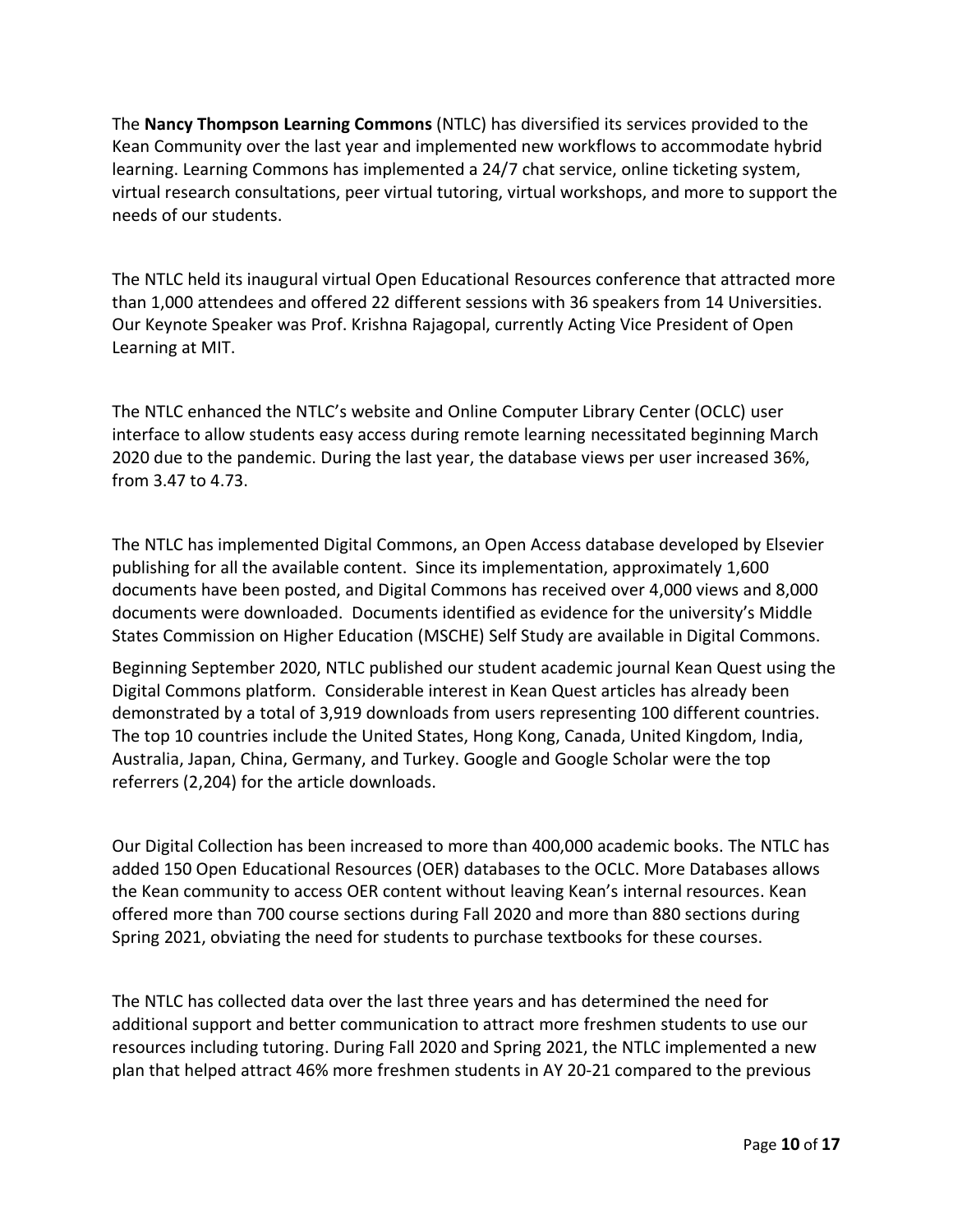academic year. Unfortunately, NTLC observed a decline of 72% in unique student users in AY 20-21 compared to AY 19-20.

The NTLC applied for the College Reading and Learning Association (CRLA) certification in AY 20- 21 and has now achieved this important milestone. The NTLC is implementing a tutor-training program, a full-scale assessment plan, and a bibliography of all materials to be used in training. The NTLC has added more services to support the Kean community, including Enhance Graduate Services, Reading Services, and faculty writing support. These services are added to provide students and faculty with a one-stop service for all their learning support needs.

The NTLC has provided academic support to more than 666 students for a combined 2,240 hours during 2,788 visits from July 1, 2020, to June 30, 2021. The NTLC provided 246 workshops attended by a total of 1,293 students and 1,624 faculty members. The workshop topics included Blackboard, Library Instruction, Information Literacy, ADA Technology, MS Office, Google Suite, writing, mathematics, time management, strategies for test-taking and exam anxiety. Specifically, Blackboard workshops were offered to students, faculty and staff separately due to the diverse nature of user experiences. A participant satisfaction survey demonstrates that 78.3% of participants were either moderately or extremely satisfied with the workshop they attended.

In response to Kean's recent [Town Hall,](https://www.kean.edu/office-president/student-town-hall) in which a student suggested that the University make access to academic resources easier during remote learning, we responded by updating the website to make it easier for students to book an appointment. In addition, a single-sign on has been implemented to the TutorTrac platform to make the login process easier and for cybersecurity purposes. As a result of our revised communication plan using multiple channels such as email, text messaging, Advise alerts, flyer distributions and remote class appearances, a 200% increase in freshmen visits and appointments during Fall 2020 was observed, compared to Fall 2019. During Fall 2020, 32% of all student visits to academic support online services (Writing, Speaking, and Tutoring) were freshmen.

The NTLC implemented the Visualization and Immersive Studio (VISER) with collaboration of multiple units on campus to support educational and research initiatives both inside and outside of the classroom. Since its implementation, the NTLC hosted a virtual OER conference within this space, held weekly book reading for students, multiple student, faculty and staff meetings, and prepared for its first theatrical presentation.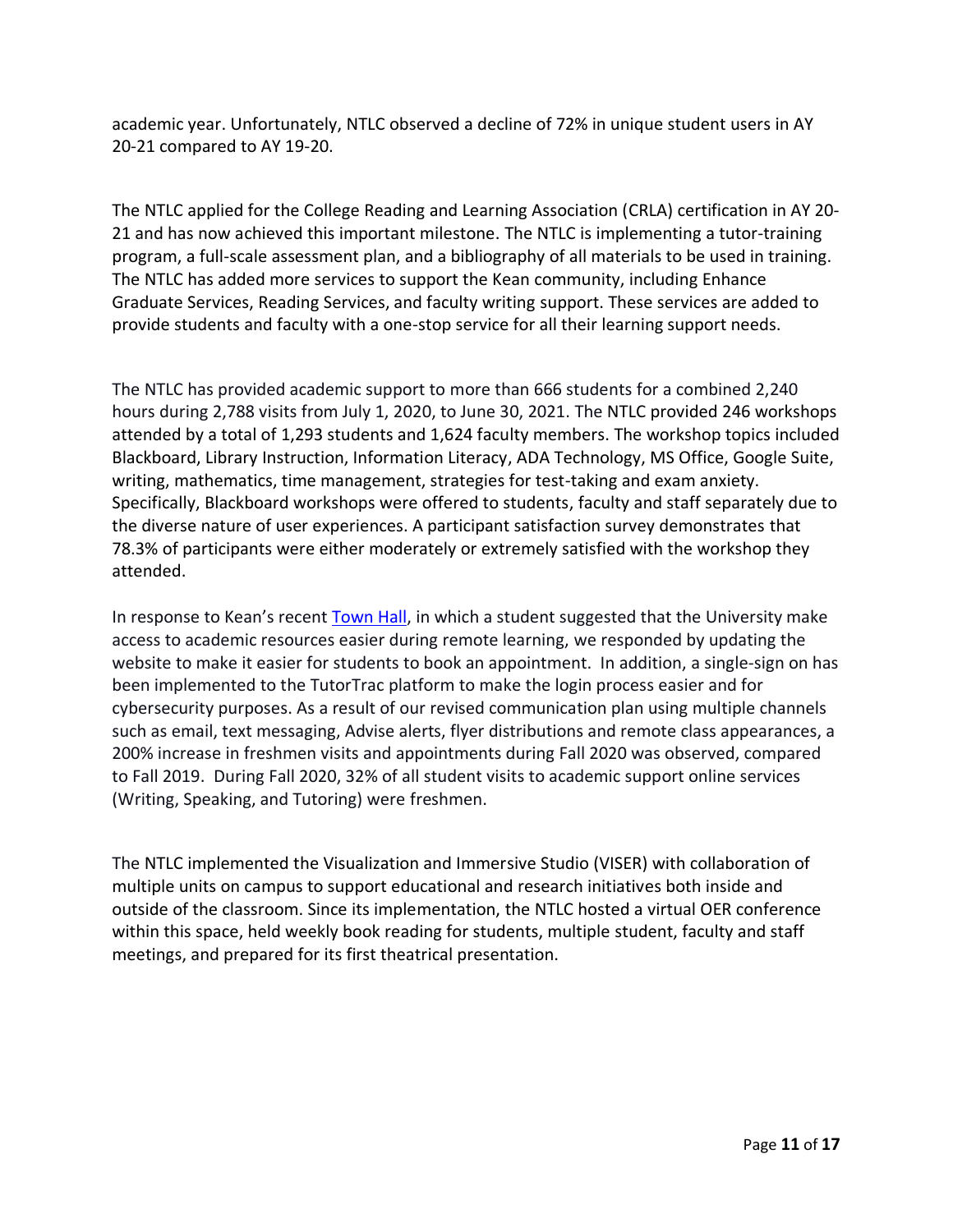The Tau Sigma National Honor Society, devoted to celebrating the academic achievements of transfer students, was established during Spring 2020 at Kean, inducting 84 inaugural members as well as four student officers. Programming includes social engagement, academics, career and wellness and overall connection within the transfer community. During Spring 2021, an additional 295 students were inducted with five student officers leading the chapter.

#### **B. Summary of Outcomes Assessment by Unit and resulting recommendations**

NTLC used CSI and MYSA data to identify students interested in receiving support services such as tutoring, writing, and public speaking. Twelve communications through Advise and fourteen communications were sent to a range of different student, professor, and support partner groups. During the Fall 2019 CSI communication, 329 students showed receptivity to learning support services (Mathematics, Tutoring, Writing) out of which 29 students made appointments for services. Similarly, 472 students specified receptivity to learning support services on MYSA and 38 students made appointments. A student engagement rate of less than 10% shows an area in need of improvement. We will continue to explore strategies to enhance student awareness and engagement in the wide range of student support services offered by the NTLC. All student support services were affected by the COVID-19 pandemic; the mode of support services impacted in-person student attendance, which fell significantly from the previous year. It has also affected the views and access to resource databases.

#### **Recommendations**

The NTLC plans to collaborate with faculty and advisors to be able to offer incentives for students to utilize more NTLC resources. Some of the strategies that need to be implemented include embedding tutors into courses via the Immersive Tutoring initiative, co-training faculty, and tutoring staff to build affinity and cooperation, as well as installing a student referral system for professors and instructors. The NTLC has implemented additional opportunities to reach out to students that include phone and text messages. These direct measures of contact are expected to attract students as well as strengthen bonds between tutors and their students. The NTLC has implemented a data collection system to provide an accurate representation of the efforts and to gauge effectiveness. The NTLC will establish protocols for a systematic approach to better understand students and take proactive actions to support students in a variety of ways including:

- Ongoing outreach to students through multiple platforms such as Advise, social media, CougarLink, and University Relations.
- A communication plan is being developed to promote relevant services to each class year (i.e., freshmen, sophomore, junior or senior status).
- A bi-weekly e-mail survey will automatically be sent to follow up on students' perception of success related to tutoring.

The NTLC will continue to collaborate with key stakeholders to provide student support to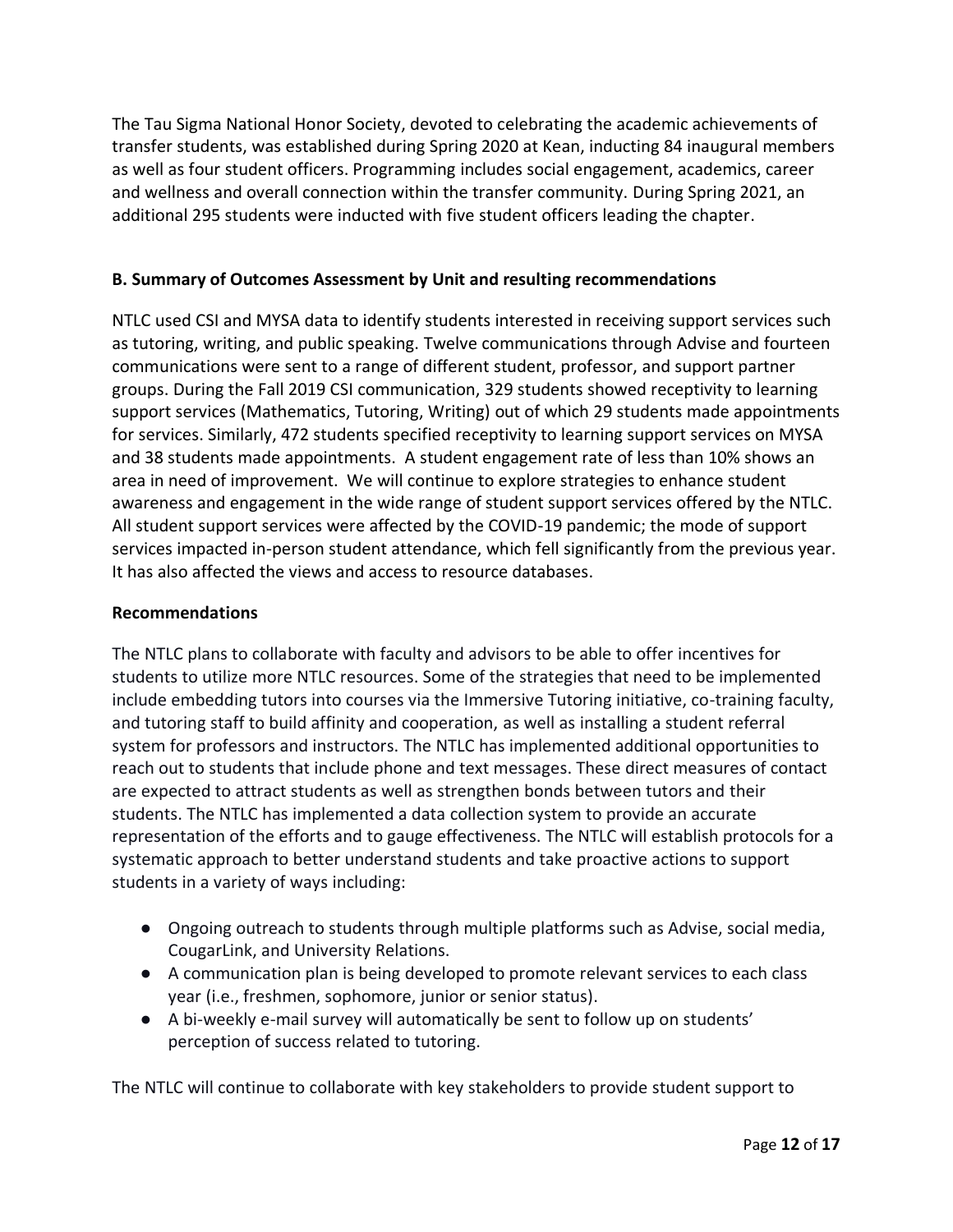programs such as EEO, EOF, and the Kean Scholars Academy (KSA). The NTLC is implementing a ticketing system for all Learning Support Services to provide student support services as promptly as possible.

# Section 2: General Division-level Planning

Using the information analyzed, discuss the following:

#### ● **What does the Strategic Plan say we should do next?**

NTLC is focusing on Goal 1 (Objective A.1), Goal 2 (Objective A.1), and Goal 3 (Objective A.1) to support Kean's mission to achieve R2 designation, engage students in active learning and supporting student success.

Related to the NTLC's goals and objectives, specifically included in Goal 3 are:

- Develop and promote University expectations for standards of student service for faculty and staff, including division-specific guidelines for those standards
- Provide faculty and staff with a broad range of professional development opportunities to continuously improve pedagogical practices and research skills and implement best practices to enhance the delivery of student support in and out of the classroom
- Establish a Teaching and Learning Center to reinforce and expand opportunities to learn and share new and innovative teaching technologies
- Develop programs that support the unique needs of nontraditional and special- needs students
- Promote learning communities and provide all students with the opportunity to participate in at least one learning community before they graduate
- **Should we make any changes to this Strategy? Why? (please relate to your overall summary of outcomes for the year, as above)**
- No

● **What actions will be taken to strengthen the units over the coming year?**

The NTLC has defined the following objectives for the upcoming academic year AY 21-22.

- $\circ$  Objective 1 Collaborate with faculty and facilitate their use of state-of-the-art technologies for classroom instruction, research, and data analysis to support active learning
- o Objective 2 Provide additional academic and scholarly support through subjectmatter-expertise and collaboration with other institutions on developing OER content supporting research, learning, and teaching at Kean University
- $\circ$  Objective 3 Implement a co-training model for faculty and tutors to align tutoring and classroom instruction at Kean University
- $\circ$  Objective 4 Update security protocols to achieve 24/7 physical access to the building to promote and encourage learning in a safe environment.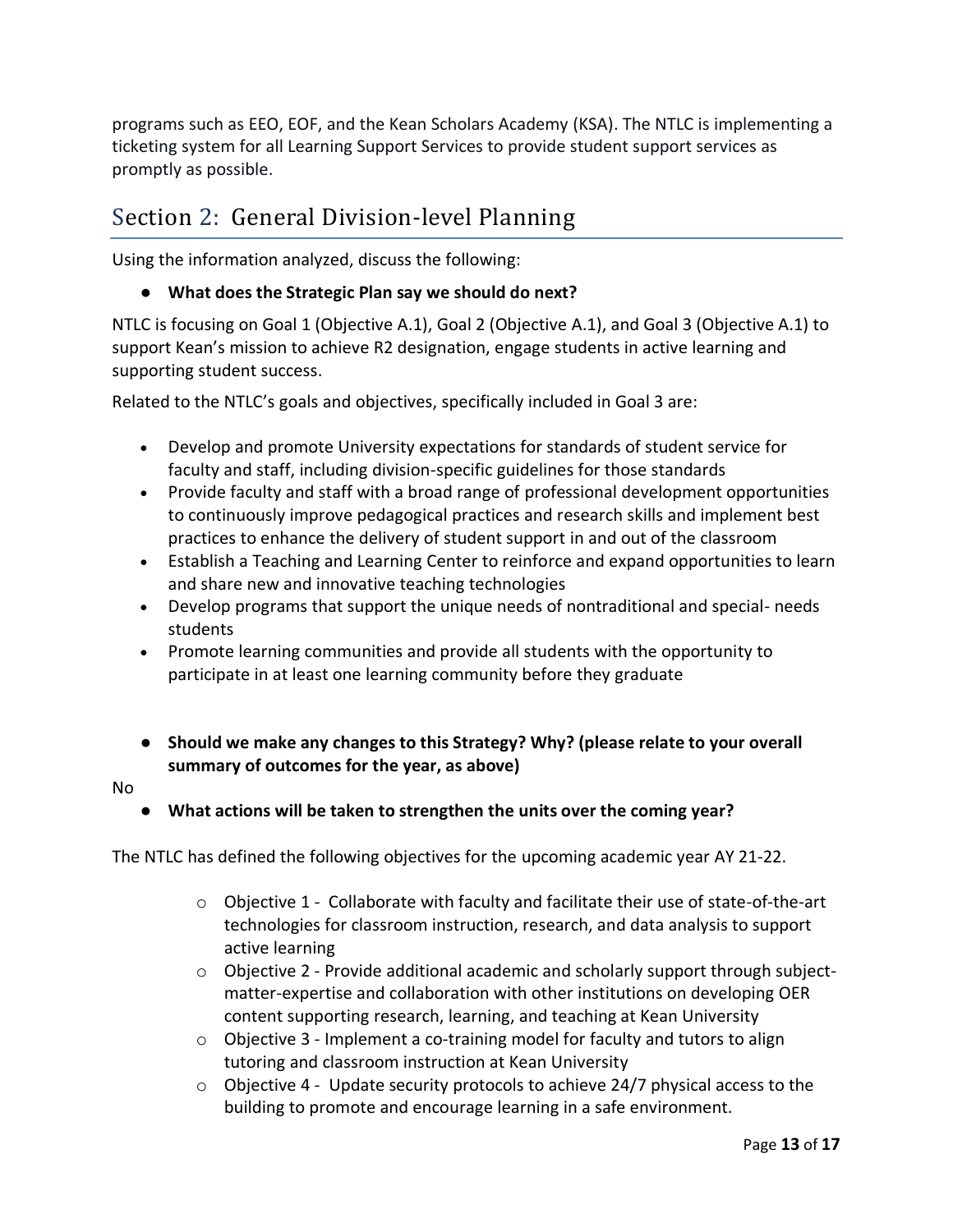- $\circ$  Objective 5 Introduce new workflows and spatial navigation to enhance equity of access to resources and meet the evolving academic, research, and professional needs of the Kean community
- $\circ$  Objective 6 Collaborate with the Kean community to bring cultural events, works of art and performances into NTLC to support Diversity, Equity and inclusion.
- Are there any other major changes indicated that should be made within your units?

The facilities are recommended to be modified to better support the goals of the NTLC, such as renovations that include a welcoming front area with improved lighting and space. It is also important that we provide a clean and newer work space for NTLC employees that will require new carpet and updating furniture.

● Are there any additional concerns or data that we should consider?

There has been a reduction of close to 50% of full-time staff in NTLC due to resignations and retirements. Therefore, we recommend the recruitment of additional staff to continue to serve the Kean community to provide a world class education. We recommend that the NTLC recruit more information specialists to support research and associated support staff that understand and possess the required skill sets to provide the needs of 21<sup>st</sup>-century learners. We recommend that tutors serving all units on campus be certified. There is a need for standardization of the tutoring appointment system, and the NTLC recommends using the TutorTrac system for all appointments for any tutoring on campus.

- Which of the above actions need to be supported with more resources?
	- $\circ$  Objective 1: Requires several digital platforms that support active student learning in the VISER facility
	- o Objective 2: Requires more staff to support our initiative
	- $\circ$  Objective 4: Requires financial support to install cameras and enhance security
	- o Objective 5: Requires financial support for facilities renovation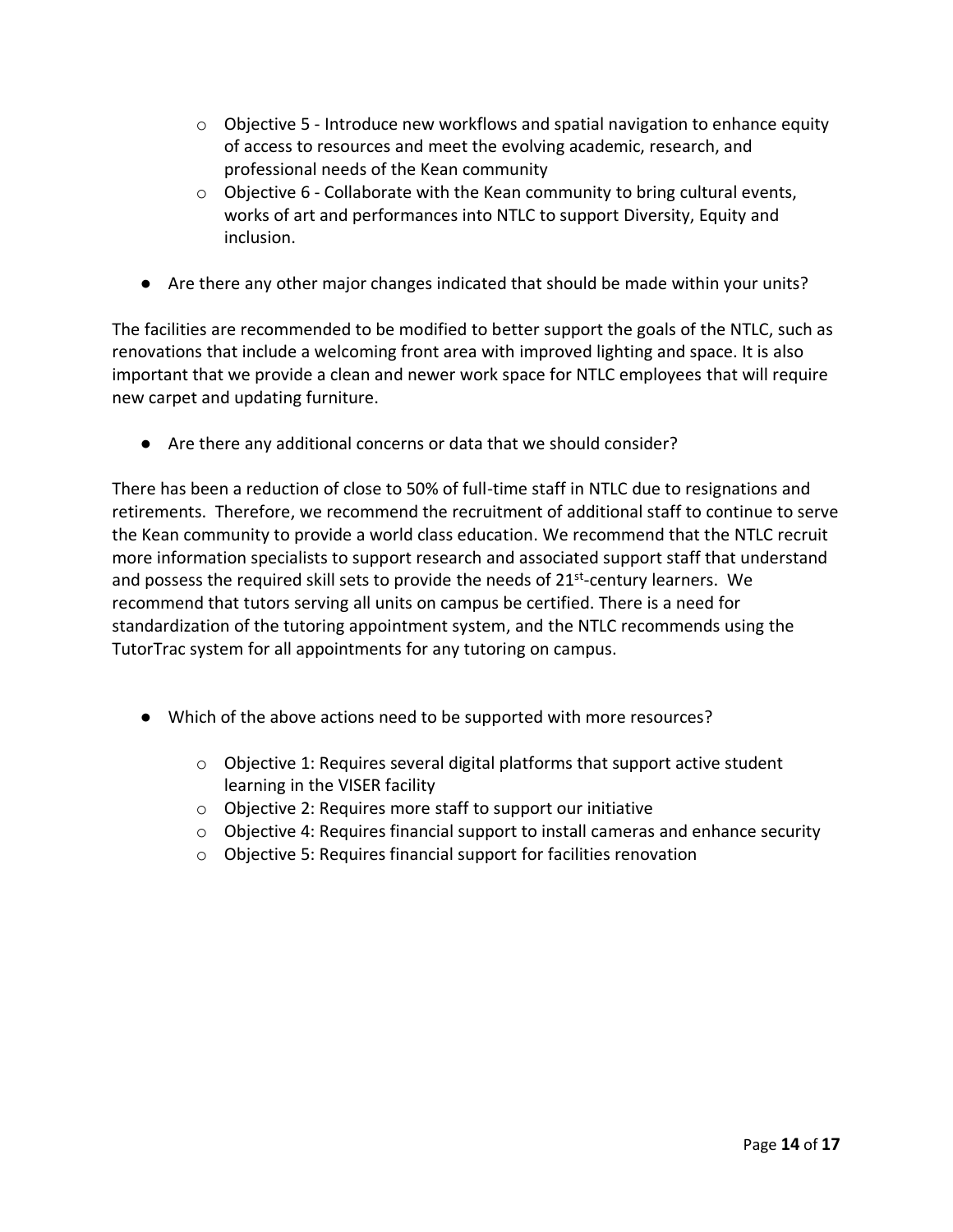### Section 3: Division Resource Needs

#### **A. Staff Resource Needs**

Discuss staff resource needs **using supporting data and a rationale** connected to Section 2 (General Division-level Planning), the university's Strategic Plan, and individual unit data.

See above recommendations.

#### **B. General Resource Needs**

- Technology (e.g., administrative software, computers, etc.)
	- $\circ$  We recommend acquiring a platform such as Visible Body software for virtual anatomy, particularly useful for courses using the VISER facility.
	- $\circ$  We recommend an assessment of the need for updated computers for students use at the NTLC
	- $\circ$  We recommend acquiring additional assistive technology to promote equitable access to all users including those with disabilities.
- Office Equipment/Supplies
- Facilities
	- $\circ$  To support achieving Objective 5, we request support to refurbish the front office to be more welcoming to the Kean community.
- Special Projects
- Furniture, etc.
	- $\circ$  In order to promote a healthy, safe, and clean work environment, we recommend acquiring additional furniture for staff.
- Memberships, Training support, Conferences etc.
- Consultancies/Outsourcing requirements

### Section 4: Professional Development Needs

#### **Staff development issues**

Discuss staff development needs **using supporting data and a rationale** connected to Section 2 (General Division-level Planning), the Strategic Plan, and individual unit data where appropriate. (eg Assessment training, training in Datatel, Customer Service)

We recommend additional professional development support for the NTLC staff to learn more about OER, ACRL, and related topics.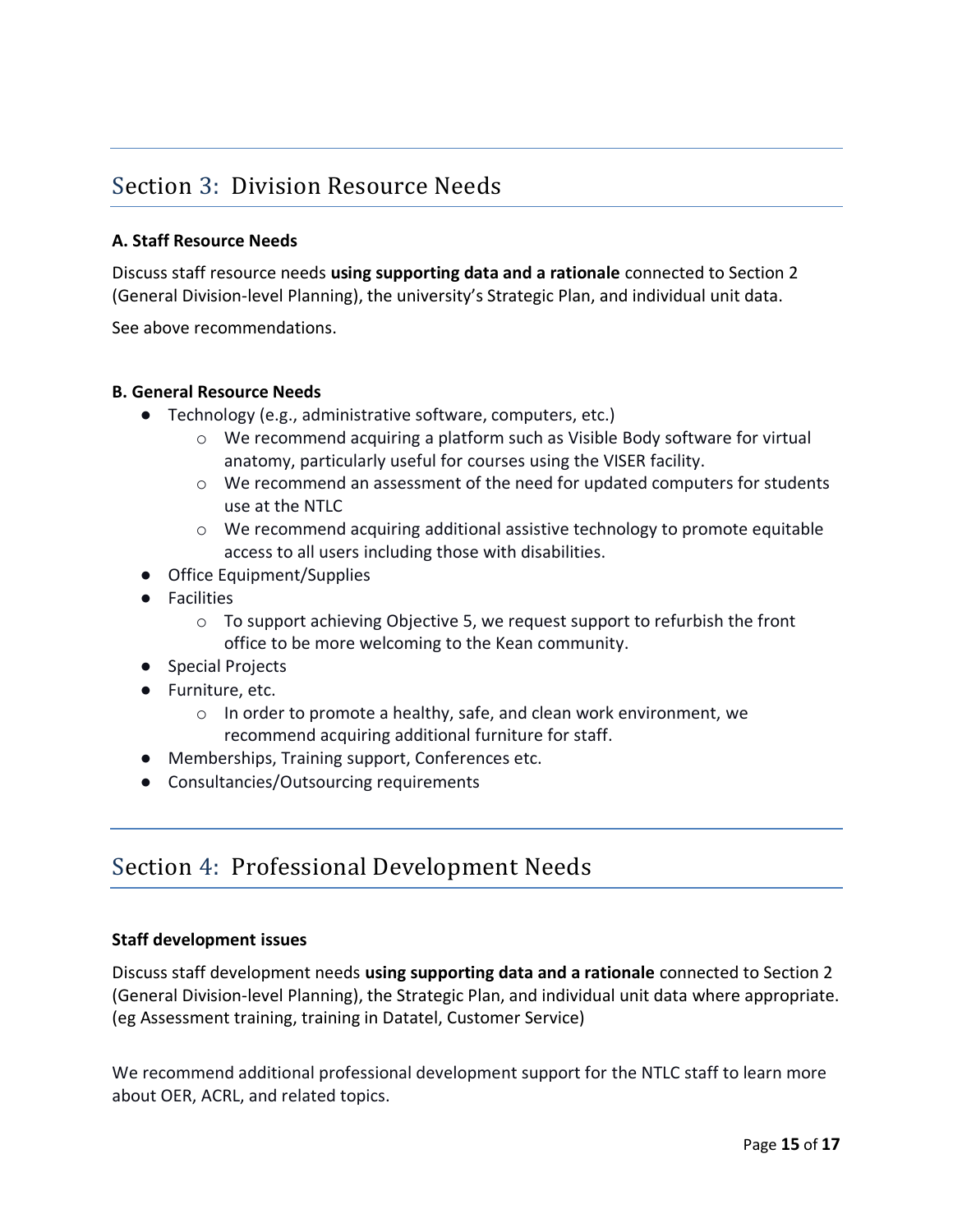- **Library Services**
	- OCLC Wise (Natural Reflection of Community through resources)
	- Library Management System
	- WorldCat Discovery
	- Collection Manager
	- WorldShare ILL
	- WebDewey
- **Repository**
	- Digital Commons
	- Google Drive
	- One Drive
- **Google Suite**
- **Microsoft Suite**
- **Customer Services**
- **Administrative**
	- **Finance Management**
	- **Library Management**
	- **Resource Management**
	- **Workflows**